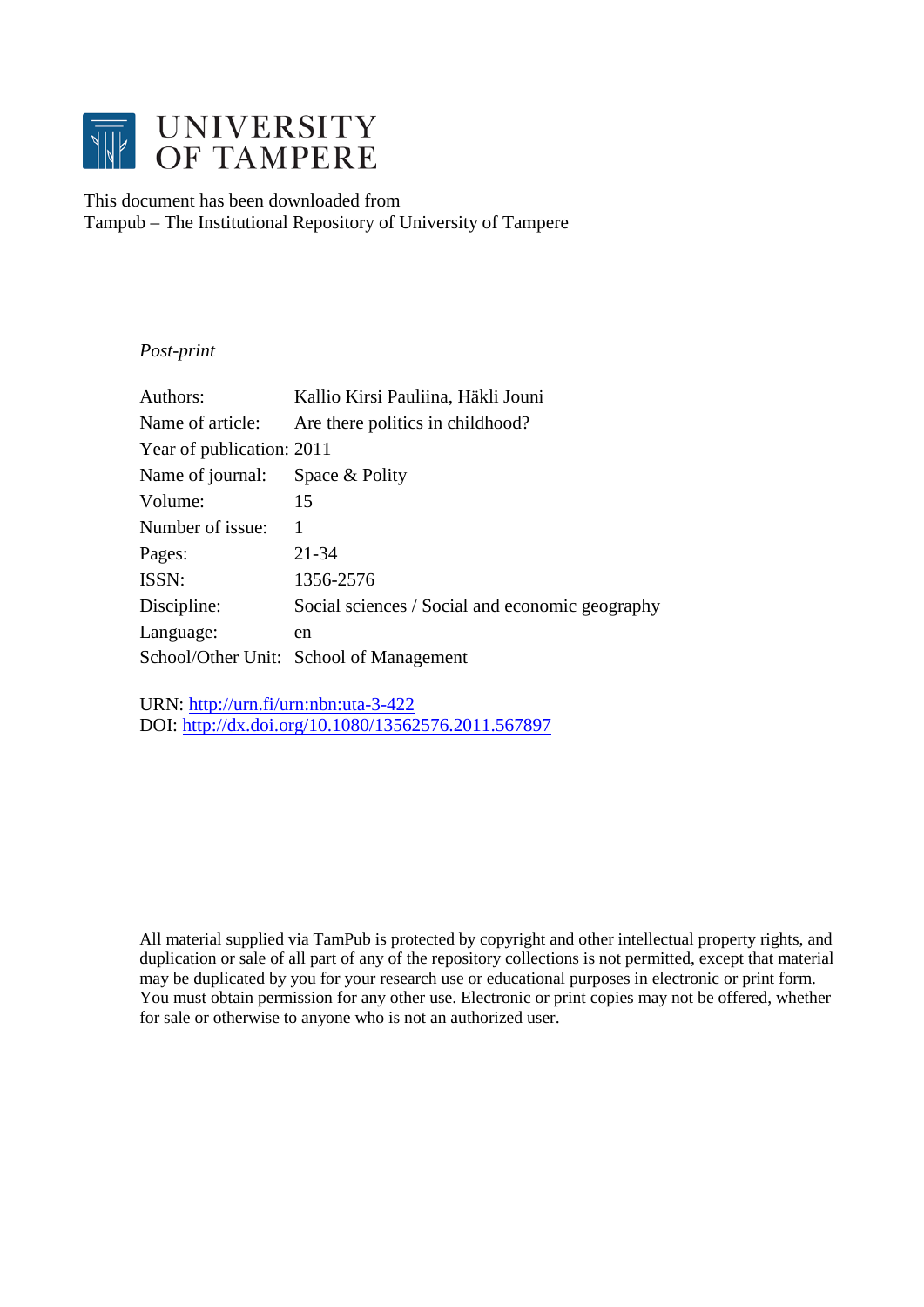Authors' copy. The original article has been published in Space & Polity (2011). For citation, please use the original (http://www.informaworld.com/smpp/title~content=t713446924~db=all)

# **Are there politics in childhood?**

*Kirsi Pauliina Kallio & Jouni Häkli, University of Tampere / Academy of Finland* 

## **Abstract:**

This paper sets out to explore children's worlds as potential fields of political action. Children are approached as competent political agents whose mundane lives are permeated by politics in which they have their own positions and roles. The paper discusses how children can be found to act politically in their everyday lives and, to some extent, also practice their own political geographies. The main objective is to propose a theoretical basis for recognizing the political aspects of children's agency and studying political geographies embedded in children's lived worlds.

**Keywords:** children, politics, politicization, the political, political geography, childhood studies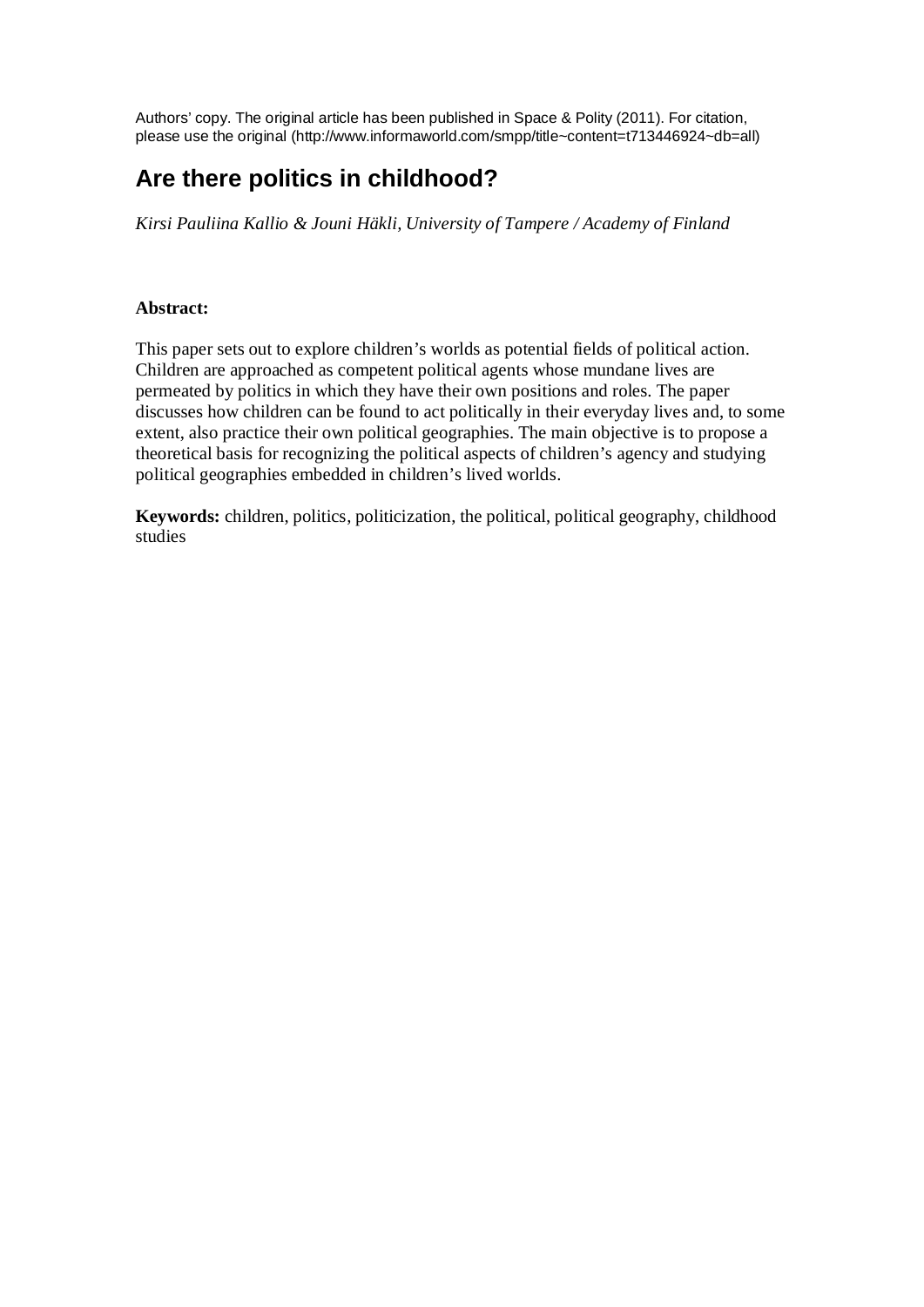## **Are there politics in childhood?**

In the past twenty years interest towards children and young people's geographies has grown steadily in cultural studies and social sciences. Spaces and sites such as the home, the school, urban neighborhoods and virtual communities have been explored as significant contexts of children's everyday agency with and alongside other people. As part of this scholarship also power relations embedded in children's lived worlds have been acknowledged. Dynamics and power struggles maintained and produced by the children themselves, the imbalances and hierarchies concerning child-adult relations, and the society's pressures bearing upon childhood have been explored in various contexts (e.g. Morris-Roberts, 2004; Gallacher, 2005; Forsberg & Strandell, 2007; Gallagher, 2008; Thomas, 2009).

However, the political geographies consequential in children's everyday lives are rarely positioned at the centre of these explorations. Children's worlds are typically approached as social and cultural environments, but not as political arenas – i.e. spaces where the presence of human relations is organized by power (Brown 2002:.569). Even studies that explicitly focus on power or empowerment tend to overlook the political dynamisms that direct and transform the power relations embedded in children's lived worlds. The scholarship foregrounding children's involvement or participation in political processes usually deals with issues readily known as belonging to the sphere of 'the political', be that civic activism, urban planning or policy making in schools. Hence, what politics means in each case is not derived from children's experiences and lived worlds but determined on the basis of policies and politics pertinent to adult communities and societies. This sustains the perception of children's mundane lives as *not* determined by webs of power relations forming around matters of importance to children themselves. Yet, if we accept that children are active members of their communities and societies *(beings)*, and not merely objects of top-down socialization processes *(becomings)*, we should reverse our thinking concerning children's political lives (see Arneil, 2002; Skelton, 2007; Kallio & Häkli, 2010).

In this paper we propose that power relations acknowledged and constituted by children themselves form the basis of their political lives. This is not to suggest that states, institutions, families, childhood professionals, policy makers, commercial forces, the media, close communities, and other actors who influence and effect children's daily lives would not play an important role in their politics – quite the contrary. Following de Certeau's (1984) thought, we think that the webs of power relations that children enact as political agents permeate their everyday lived spaces and encompass all of these actors. In other words, we presume that in no way different from adults children engage in various kinds of politics in which they have their own positions and roles – politics which cannot be known before children's quotidian lives are studied as potentially political. Hence, our objective is to show how children can be found to act politically in their practices of everyday life. While the political geographies that children form may at times center on aspects familiar from political struggles in general (e.g. status, position, territoriality), their political significance derives from and is generated in the context of children's lived worlds.

To demonstrate the difficulty of relating children and politics, we begin by portraying how children's politics are currently discussed and debated in spatially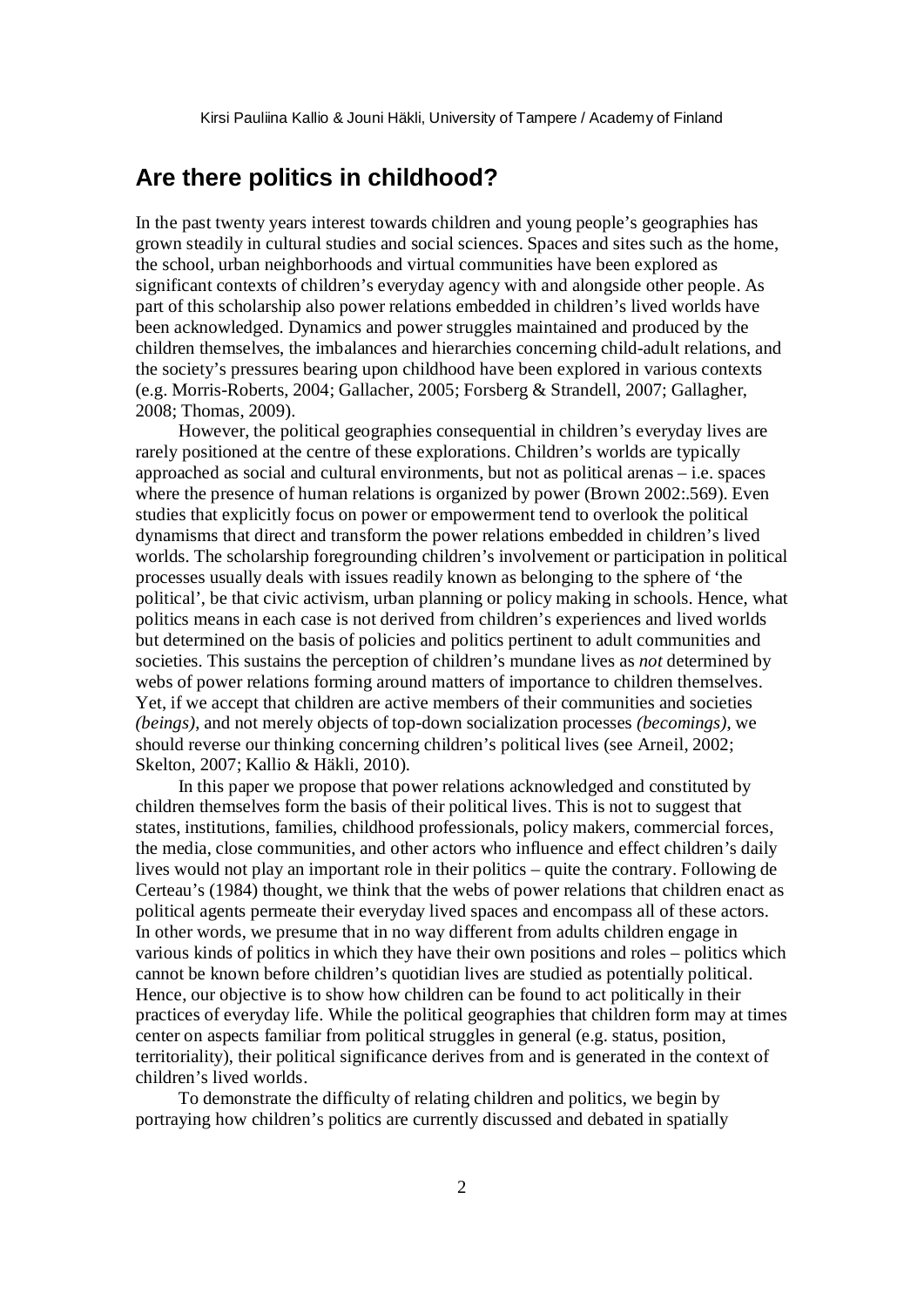oriented research, and consider the complexities of identifying politics in children's lived worlds. We then propose one way of approaching children's political agencies with the capacity of revealing as political such practices and contexts that typically appear as nonpolitical to adults. To this end we re-conceptualize in political terms two cases presented in recent scholarship on children's agency and power relations. We seek to show that, children's political practices and lived political geographies are not as unfamiliar to us as it may first seem. Even though rarely identified in political terms, they are constantly noticed and reacted on by those living and working with children, and also reflected on in scholarly works. To conclude, we propose a tentative theoretical basis for 'politicizing' children's agency and the geographies situating in childhood(s)<sup>1</sup>.

#### **Relating children and politics**

 $\overline{a}$ 

Within the multi-disciplinary field of childhood studies there are two major research streams that approach children's political roles from somewhat different angles and with diverse motivational backgrounds. First, there exists an extensive literature discussing children's roles and agencies in local, national and supra-national *policy making* (e.g. Lee, 1999; Matthews & Limb, 1999; Such & Walker, 2005; White & Choudhury, 2007; Percy-Smith & Thomas, 2009; Skelton, 2010). Following the paradigm of the 'new' socio-cultural childhood studies (cf. James & Prout, 1990; Alanen, 2010), this scholarship depicts children as active and in many ways skilled social and cultural actors who can and should be included in political procedures concerning themselves, i.e. heard individually and representatively in planning and decision making as well as in societal issues more generally. The work is typically motivated by the perceived need to bring children's voices to the public agenda, to empower children in different official and semi-official processes, and to provide children with opportunities to engage in local, national, and supra-national political movements and activities. In relating children with politics this approach stresses the importance of acknowledging children's rights and competences, and agencies that realize through participation in matters concerning them, set in the context of political-administrative procedures and policy making.

This line of research enjoys a broad support both within academia and the society, but is not without its critics. It has been pointed out that the 'adultist' official and semiofficial arenas for this type of involvement tend to propose children roles that differ notably from those in children's everyday environments. Consequently, they demand specific ways of acting and therefore appear inviting only to select children (e.g. Matthews, 2001; Bragg, 2007; Gallacher & Gallagher, 2008; Kallio & Häkli, 2011b). When children's political action is taken to situate mostly in these political arenas, led and defined explicitly by adults, politics is not considered as 'complex and multivalent struggle' where societies are constituted through action that takes multifarious and extraordinary forms (Staeheli & Kofman 2004: 3). Instead, through political involvement children may enter the public sphere of politics where common issues are deliberated by

 $1$ <sup>1</sup> The scope and the constituents of childhood vary between diverse locations. To foreground this plurality we use the concept 'childhood(s)' when referring to the position of a child as an overarching phenomenon. When addressing certain children's lived worlds we use 'childhood' in singular to stress their particularity.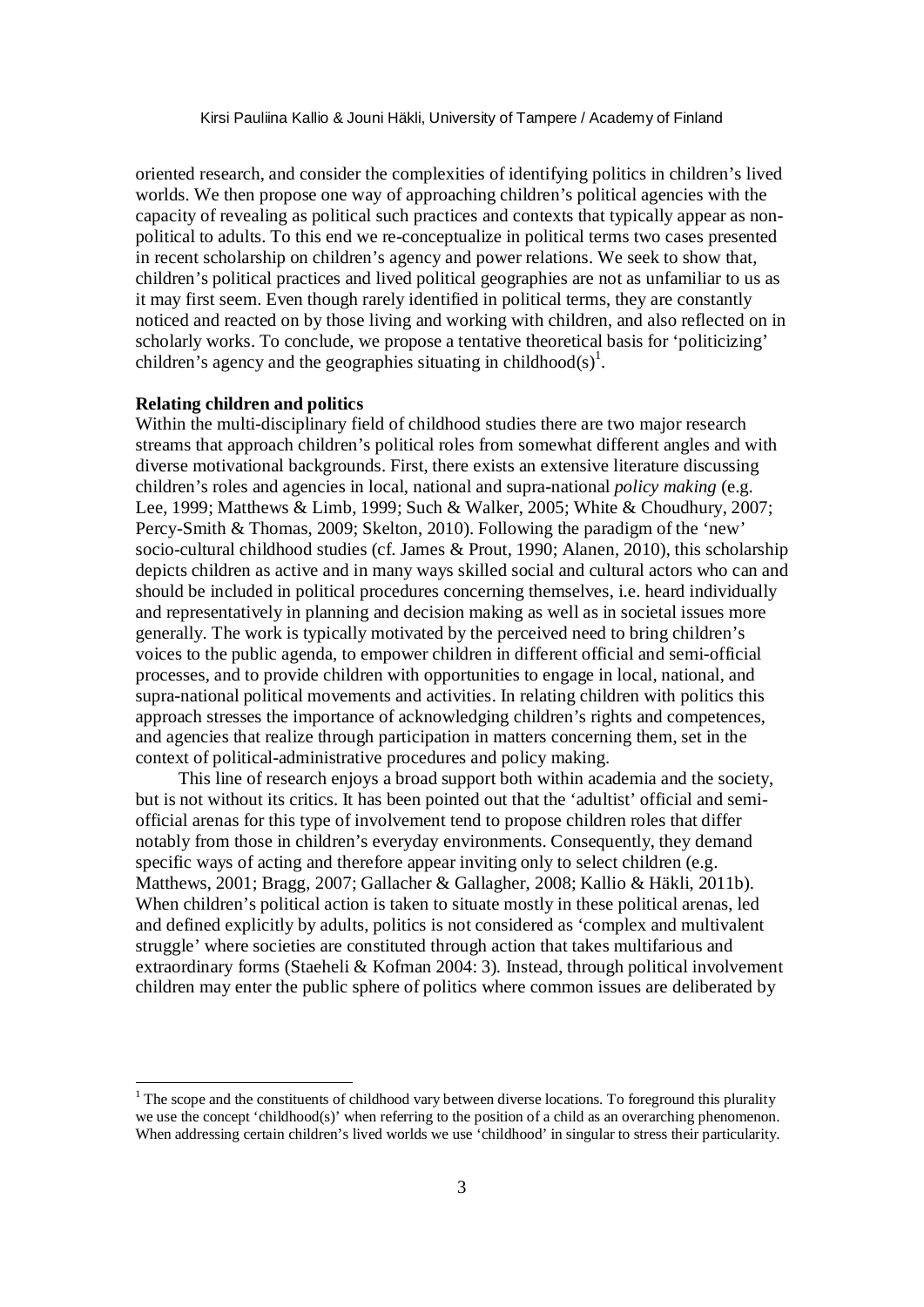representatives and politicians, and the contents of the political are readily known to parallel with 'Politics' or even *police<sup>2</sup>* (Rancière, 1999: 28).

The second major tradition relating children and politics springs from somewhat different grounds. An extensive scholarship seeks to address children's everyday lives in relation to certain politically relevant and often large-scale issues such as economic imbalance, new modes of governance, war, health crisis, and education (e.g. Stephens, 1995; Sheper-Hughes & Sargent, 1998; Buckingham, 2000; Katz 2004; McIntyre, 2005; Kesby *et al.*, 2006; Mitchell, 2006; Abebe, 2007; Benwell, 2009). This work accentuates children's mundane agencies and elaborates the roles assigned to them in their everyday lives, but does not assume that children are fully aware of the politics of their doings because the political is understood as a constitutive force. Contrary to the research on political involvement and political activism, these studies mostly focus on the geopolitics of everyday life, acknowledging children as capable agents acting alongside with the other members of their communities and societies (cf. Punch, 2001; Gilmartin & Kofman, 2004: 123; Secor, 2004; Strandell, 2010).

The geo-economically and culturally oriented studies of childhood pursue to seize the politics of children's lives in different locations and settings and, in so doing, to contribute to research addressing social, cultural and economic politics from relational perspectives (e.g. critical geopolitics). The objective of these studies is to elaborate children's potential to influence in politically significant matters, while studying the outcomes of high politics or economic developments pertaining to the children's lives. Ethnographic methods are typically employed for determining children's attitudes, understandings, and practices concerning the issues at stake, supplemented with other types of data. This research strand has succeeded in exploring, for instance, the complexity of some large-scale geopolitical developments and protracted conflicts in novel ways. Moreover, scholarship focusing on the unjust and abusive standings that children are given in geopolitical conflicts and ambiguous local situations has made way to acknowledging children's political agencies as child soldiers, racial activists, and actors engaged in political struggles (e.g. Brocklehurst, 2006; Nakata, 2008; Habashi, 2008; Kallio, 2008; Hyndman, 2010).

However, when considering children's political agency more broadly, the focus on major (geo)political events and crises appears unnecessarily narrow and delimiting because the political agencies of those children who are not activists or involved in conflicts *per se* are seldom acknowledged (Habashi & Worley, 2008: 43). This means that the majority of children are conceived as free from political struggle in their everyday lives. Children are seen as if they were detached from the constant renegotiation and constitution of the political, only to become members of political communities when 'Politics' or 'politics' develops into a matter of interest to them (Arneil, 2002: 82). From a relational perspective this proposition seems absurd since it does not acknowledge politics as a pervasive aspect of human life, and political identities as socially embedded.

Two points merit attention before we move on to propose an alternative reading of the relationship between children and politics. Firstly, whereas children's politics has gained little attention in the academia, *young people's* politics and political agencies are

 $\overline{a}$ 

 $2 \cdot$  [T]he set of procedures whereby the aggregation and consent of collectivities is achieved, the organization of powers, the distribution of places and roles, and the systems for legitimizing this distribution<sup>'</sup>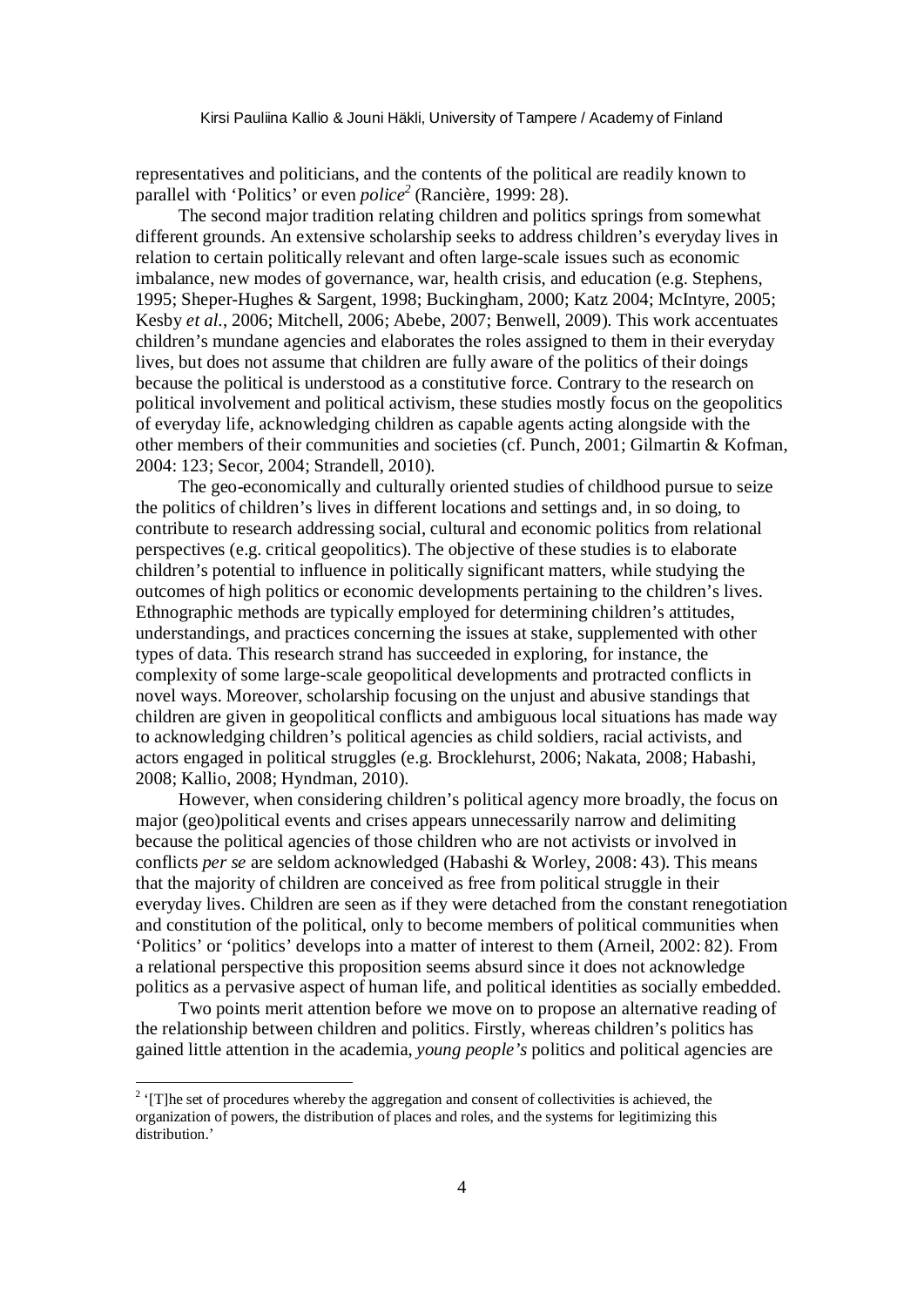fairly extensively discussed in social sciences and political geography (e.g. Matthews & Limb, 1998; Buckingham, 2003; Hörschelmann & Shäfer, 2005; Cahill, 2007; Hörschelmann, 2008; Skelton, 2010; Kallio & Häkli, 2011a). Secondly, it is clear that 'Politics' and 'politics' cannot be strictly demarcated from each other, as Skelton (2010) aptly points out. Political involvement may take place on less official arenas, concern matters of particular importance to the participating youth, and be based on personal motivation rather than representation. For instance environmental issues, community planning, ethics of food production, questions of sexuality and disability, and animal rights often succeed to engage young individuals (e.g. Skelton & Valentine, 2003; Autio & Wilska, 2005; Hörschelman & Shäfer, 2005; Liddick, 2006; Cahill, 2007; Pallotta, 2008).

Work on the political agencies of the youth<sup>3</sup> has greatly advanced our understanding of the intermediary between policy making, political activism, and young people's reflections on issues of political significance. It is precisely young people rather than children whose agency is captured in studies that deal with this kind of action. Yet it is obvious that differently aged children and young people have dissimilar motivations, interests, capacities, and ways of making use of, submitting to, and resisting power relations (Kallio & Häkli, 2011ab). Moreover, the goal of youth political research is often to show that young individuals are capable of acting politically alongside with and in ways similar to adults as long as they are properly informed and assisted (Skelton & Valentine, 2003; Vanderbeck, 2009). Therefore underage people's mundane politics, building on their own grounds with relation to the subject positions offered to them *as minors*, are rarely taken up in these studies.

In all, the two major strands of scholarship that work to relate children and politics portray the relationship in a guise that leaves a sizeable caveat to be covered. To capture the politics in childhood at large critical scholarship should explore how political geographies constitute in lived childhoods, what these political worlds are like, and what kinds of dynamisms uphold and transform the political worlds where children act as competent agents. We next turn to the tradition of political theory as present in the social studies of childhood to search for tools for this task.

## **Tracing childhoods in political theory**

Although the field of children's geographies has extended notably in the past twenty years, scholars concerned with children's everyday environments have not shown *explicit* interest towards children's political agency or the political geographies that unfold in childhood(s) (Kallio & Häkli, 2010). This is somewhat surprising given that politics is increasingly understood in relational terms as 'struggle between friends and enemies' (Schmitt, 1976: 26); as a 'mode of acting that is put into practice by a specific kind of subject, deriving from a particular form of reason' (Rancière, 2001); as a 'force field, an intensity, not a substance' (Agamben, 2001, cited in Brown, 2002: 576); as 'dimension of antagonism that is inherent in all human relations' (Mouffe, 2000: 101); '[purposive and

<sup>&</sup>lt;sup>3</sup> Officially 'youth' is usually considered to cover the period of life from teenage to nearly 30 years of age. The European Union defines youth to include ages from 15 to 25. Yet even in European countries youth is understood diversely. For instance the UK Youth Green Paper (2005) discusses the rights of young people between 11 and 19, whereas the Finnish Youth Act (2006) concerns all people before the 29 years of age, setting no minimum age to youth.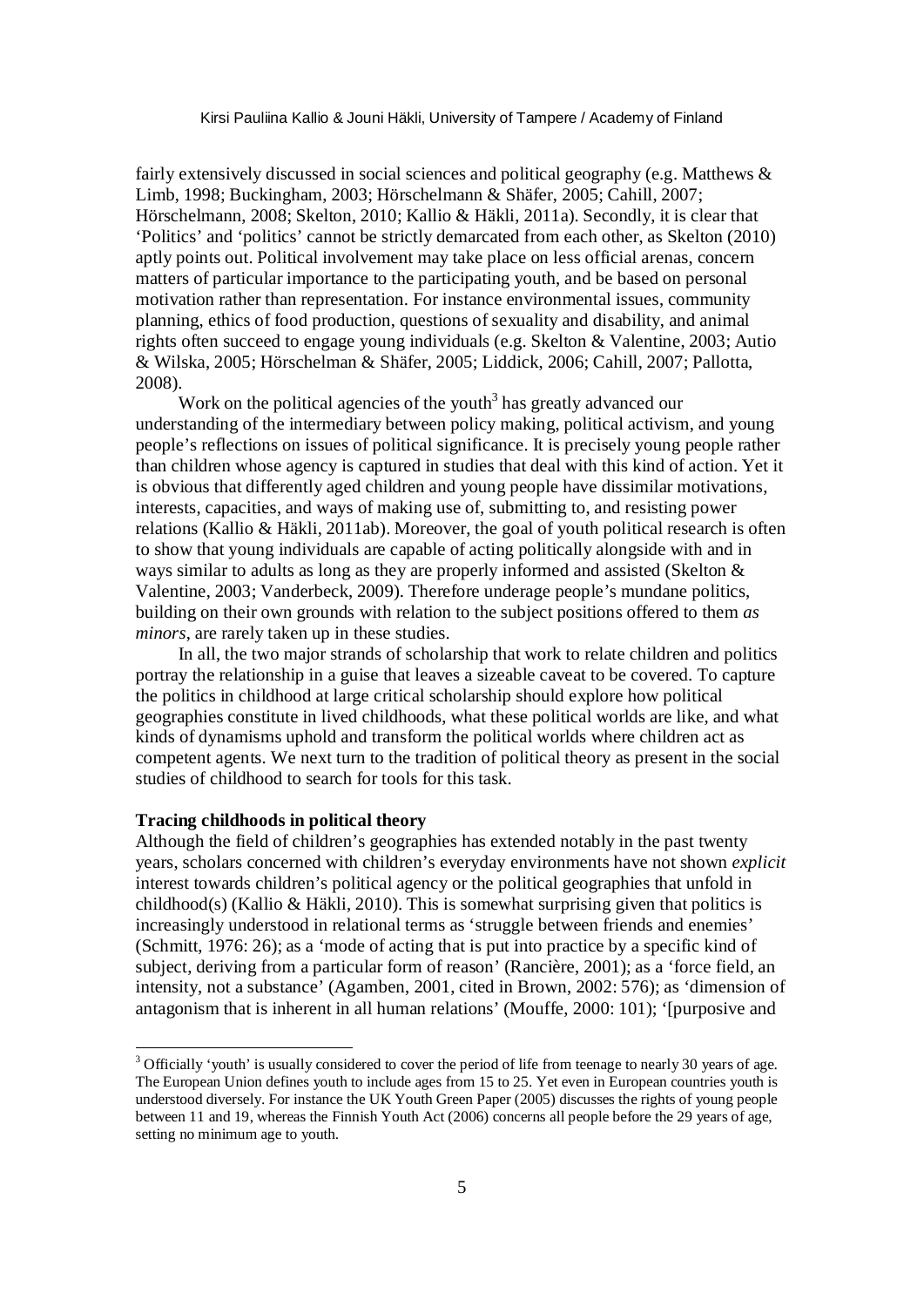oriented everyday] activities in which beings engage and in which they invest themselves' (Isin, 2005: 381), to mention just a few relational readings.

However, several recent analyses have addressed political aspects in childhood *implicitly*. For instance, children's peer-cultural power relations, hierarchical child–adult relations, and adult's struggle over the definition of 'good childhood' are frequently brought up in childhood and youth research (e.g. Morris-Roberts, 2004; Gallacher, 2005; Forsberg & Strandell, 2007; Gallagher, 2008; Thomas, 2009). Hence it seems that whereas power relations situating in childhood(s) and children's active roles in these settings have been acknowledged and studied, children's everyday environments and agencies are yet to be fully analyzed as *politics*. Moreover, political theory's conceptual tools for discussing children's worlds with the 'polit' vocabulary appear inadequate for in-depth, multi-scalar, and relational spatial analyses (Ansell, 2009).

If politics has not operated as a driving theoretical concept in childhood studies, the same can be said about the place of children and childhood in political research. For instance Hannah Arendt (1959), one of the few political theorists to have commented on the matter explicitly, has argued that politics and children should *not* be brought together but, rather, kept apart as far as possible (see also Nakata, 2008; Kallio, 2009). Arendt formulated her thoughts some fifty years ago but they still capture surprisingly well the current mainstream thinking about children in relation to politics. Like in John Locke's world, children lead their lives in the private realm and on the social spheres so that politics do not belong to children's private and personal lives, any more than children belong to the public realm where politics takes place (Arneil, 2002).

Also theoretical work within political geography tends to identify children as prepolitical or non-political beings, discussing them mostly as influenced by political action, or having stakes in major political processes (e.g. Jones, 2004; Campbell, 2007; Ó Tuathail, 2009; Hyndman, 2010). Yet, it would be unjust to propose that political theory has totally evaded children's lived worlds. For example childhood institutions such as the family, the school, and the reformatory have been taken up to discuss their roles and practices in reference to nation-making, government and social change (e.g. Arendt, 1977/1954:173; Foucault, 1979; Bourdieu & Passeron, 1990; Lefebvre, 1990). These theorizations have been adopted in the study of certain politics of childhood, yet rarely by political geographers or theorists (e.g. Ploszajska, 1994; Gagen, 2004; Vandenbroeck & Bouverne-de Bie, 2006; Popkewitz, 2008). Perhaps consequently, children's political action and conceptions of the political within these institutional settings have gained little attention. Moreover, children's contributions to constructing power relations on their own grounds, using specific tactics to maintain political dynamics that underpin their own positions and interests, remain neglected topics in critical analysis.

This neglect feels unsettling because, as many political theorists stress, nearly everything has been politicized in the past thirty years, and the broad interpretations of the political as 'presence of any human relations organized by power' have virtually resulted in a 'political everything' (Brown, 2002: 569; Dean, 2000: 8). Significantly, as the politicization of the private and the personal was admitted at length, the ontological nature of the political became conclusively deconstructed. Whether we think that the previously private issues have become more public and thus political, or that the political has now expanded to cover private issues, in the current critical political theory the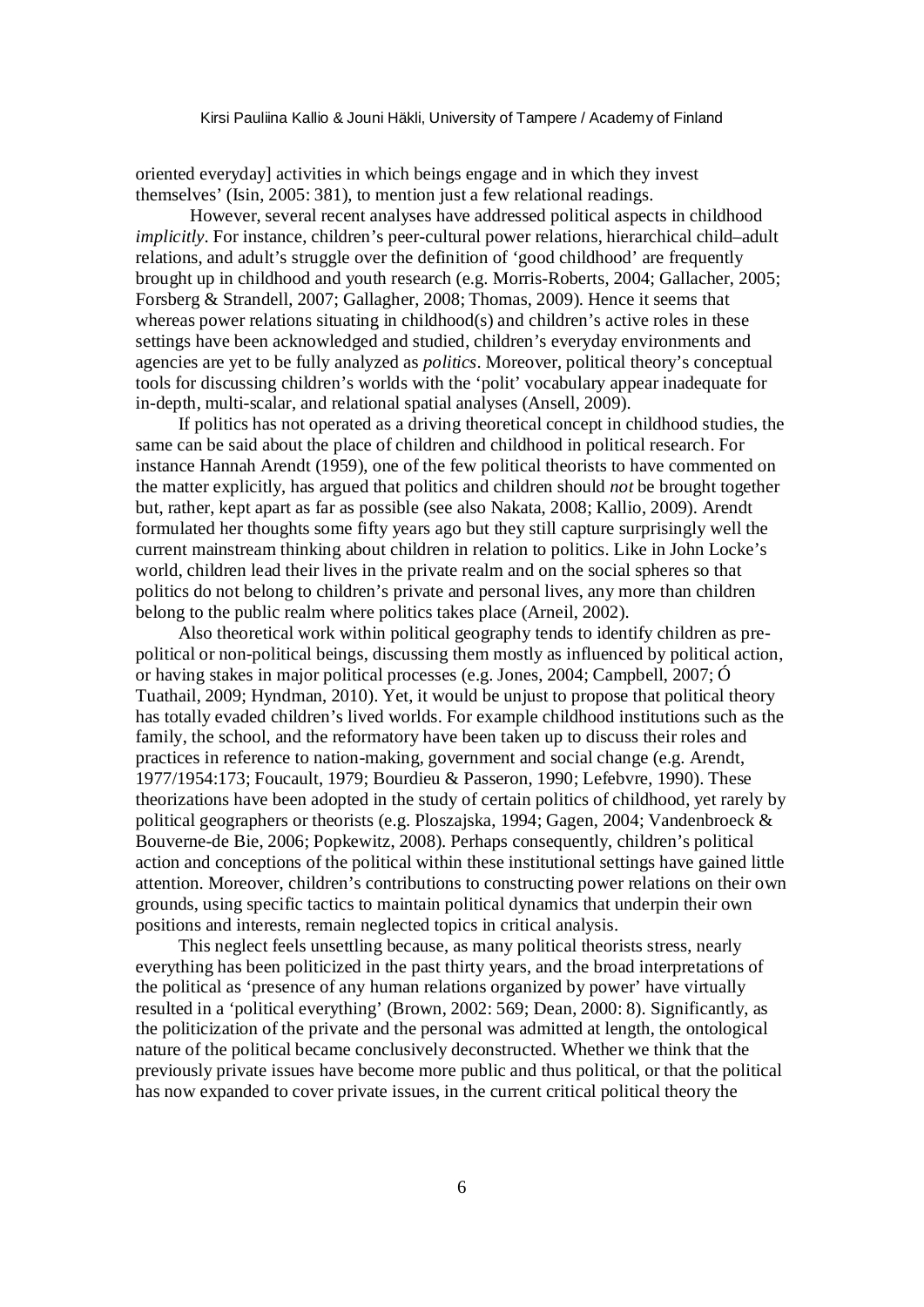boundary between private and public is unquestionably blurred (Staeheli *et al.*, 2004; Pain & Smith, 2008; Browne *et al.,* 2009).

One might have expected the 'political everything' to traverse children's lived worlds as well, but in fact these are largely absent from political theory. While surprising, this omission is also understandable. The concept of politics must be reserved to particular aspects of the social realm so as to retain its capacity to denote distinctions and prevent total inflation. And indeed, as our previous discussion shows, one 'safe' context for politicizing children's matters and actions has been policy making that inevitably belongs to the public realm and thus is not contested as part of the political. Similarly, children's lived worlds as shadowed by violent conflicts, racial struggles, communal crises, the world economy, and other traditional topics of critical analysis appear to be political beyond doubt.

From this vantage point it seems clear that the politicization of childhood is yet to be fully carried out in political analysis even though some studies have already started to pave the way to relational understandings of children's political lives (e.g. Katz, 2004). Yet, the ambivalence related to the limits of 'the political' – often disregarded by those dealing with 'explicitly political' issues – sets fair challenges to the contemporary theorization of children's politics. If politics may be public and private, personal and collective, well informed and intuitive, interest- and identity-driven, rational and irrational, official and unofficial, argumentative and performative, and practiced by adults and children alike, how are we to distinguish political aspects from other dimensions of human life?

In the past years, a number of definitions of what counts as politics have been put forward, reflecting diverse philosophical grounds (e.g. Schmittian or Heideggerian). What these suggestions have in common is the finding that if the political is not taken as an ontological given but its meanings are understood context-specifically, then every definition of politics is bound to be relational. Basically, then, all events, developments, places, actors, issues and matters that are currently recognized as political have gained their position through *politicization*, which in some cases has led to political normalization and institutionalization (e.g. the state, parliament buildings, UN conventions, world economy). What this entails is that, at least in our time, it makes no sense to strive for a universal definition or demarcation of the political because politics can be found anywhere. This resolution, however, leads inescapably back to the problem of 'political everything'.

One way of circumventing the problem is to pose the question differently by not asking *what* is or is not political, but rather *how* things are political. In attempting to crossbreed insights from political theory and cultural studies, Jodi Dean (2000) has employed this strategy to encourage political theorists and cultural studies scholars to avoid oversimplifying the multiplicity of political domains, and to seek interventions instead of presuming the 'political purchases' in advance. Dean's endeavor resembles feminist political geographers' long-standing work to elaborate analytical tools for studying 'other' politics from gendered points of view (e.g. Staeheli *et al.*, 2004). These insights provide fertile starting points for politicizing children's lived worlds, too. Yet, children's and women's social and political positions should not be paralleled straightforwardly since children by definition can not be full members of their societies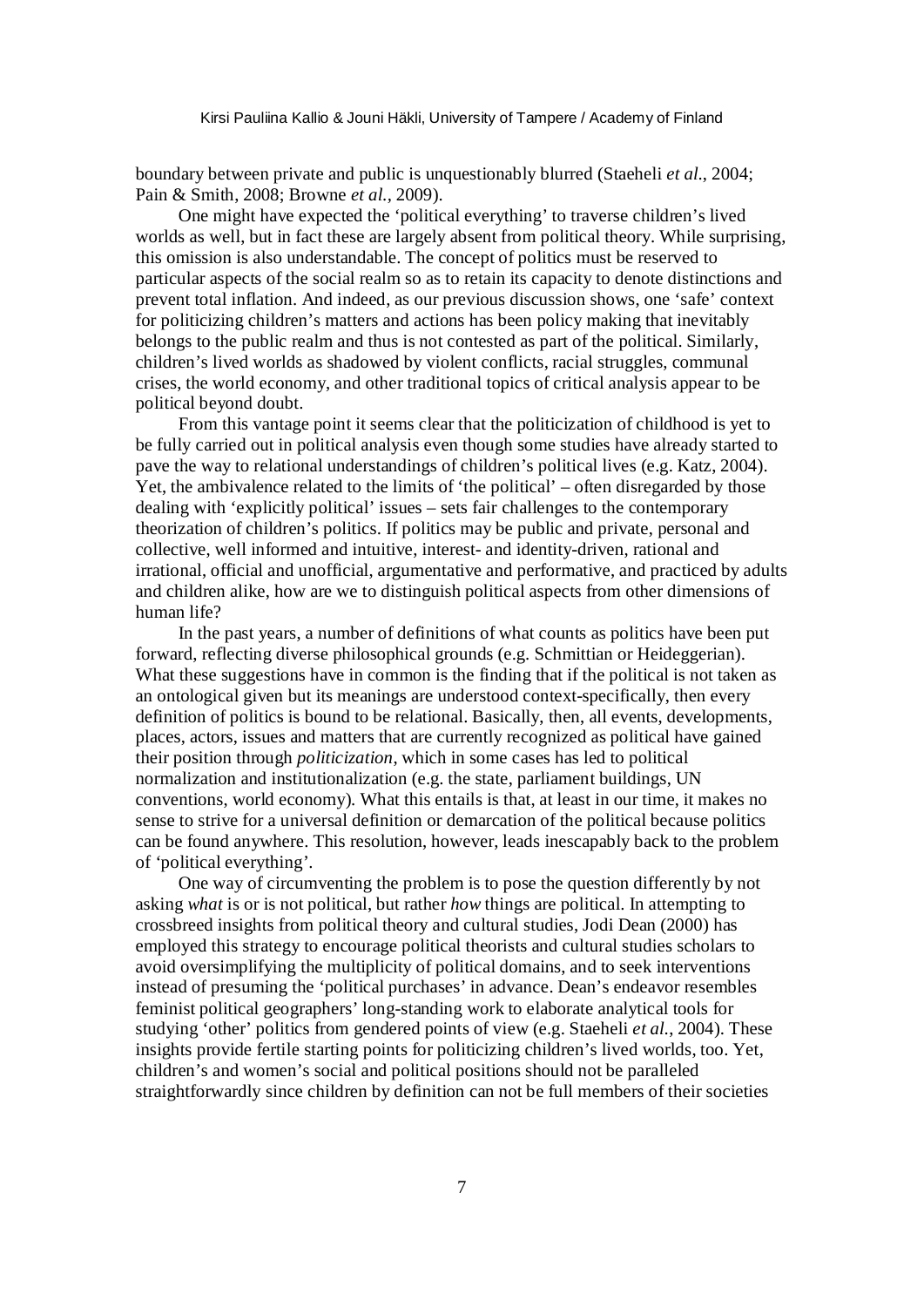due to their social role as minors (Ruddick, 2007; Kallio 2007). This fact opens an important theoretical avenue for conceptualizing children's political agency.

#### **Framing the political in childhood**

-

The most original aspects of children's politics are that children's autonomy as agents is limited, and they are not aware of the politics of their doings. This is not to say that they would not know what they are doing, or could not reason why they act as they do. Nor are we suggesting that children were typically unaware of the probable effects and consequences of their acts. Regardless of age, children perceive their worlds in their own terms, acknowledging power differences and the ways in which their actions relate to those of other people.

The most notable distinction between adults' and children's politics is that children do not perceive the world through the 'polit' imagination but make sense of events and happenings otherwise.<sup>4</sup> Although children do become familiar with certain aspects of politics little by little through political socialization, they are not by and large reflexive of their own lives as political (Habashi & Worley, 2008). Conversely, when they are reflexive, they usually act in relation to issues and events readily defined as 'Political', instead of engaging in political dynamism from their own starting points and from the subject positions of a minor. This aspect is a key premise in our endeavor to locate and demarcate the political in children's lived worlds. We subscribe to the relational reading of politics allowing for the contemplation of 'the constitutive':

'The constitutive implies an approach to the political as an ongoing process in which societies are made – are constituted – in and through struggle. This is understood to be a complex and multivalent struggle, involving actions and behaviors in both the formal spaces of the state and spaces of home, neighborhood, workplace, community, and media. These struggles have a strong normative element.' (Staeheli and Kofman, 2004: 3)

Leaning on the constitutive nature of politics and the socio-spatial positioning of children we propose that children's politics are based on their social positions as minors acknowledged by adults as well as children themselves. The complex and multivalent struggles that occupy children in their daily lives are rooted in the fact that, as minors, they can rarely refuse to adopt the subject positions offered to them. To be able to lead their lives together with other people, and to gradually take their places as full members of their communities and societies, children have to shape themselves and rehearse certain kinds of subjectivities and agencies. Yet the socio-spatial processes of subjectification and/or socialization through which this 'becoming' takes place are not straightforward or predetermined. According to the current understanding of children's

<sup>&</sup>lt;sup>4</sup> We do not wish to suggest that adults would always be reflexively and rationally aware about the politics of their action (for comparison, see Ringmar, 1996: 83). Rather, we want to accentuate that whereas adults' conceptions and perceptions of politics range widely, children's one's are gradually non-existent, regardless of the context or individual. As our empirical findings concerning children's participation in communal activities reveal, only when empowered to participate in adult-led policy making and activism, children may think of themselves as political actors (Kallio & Häkli 2011b).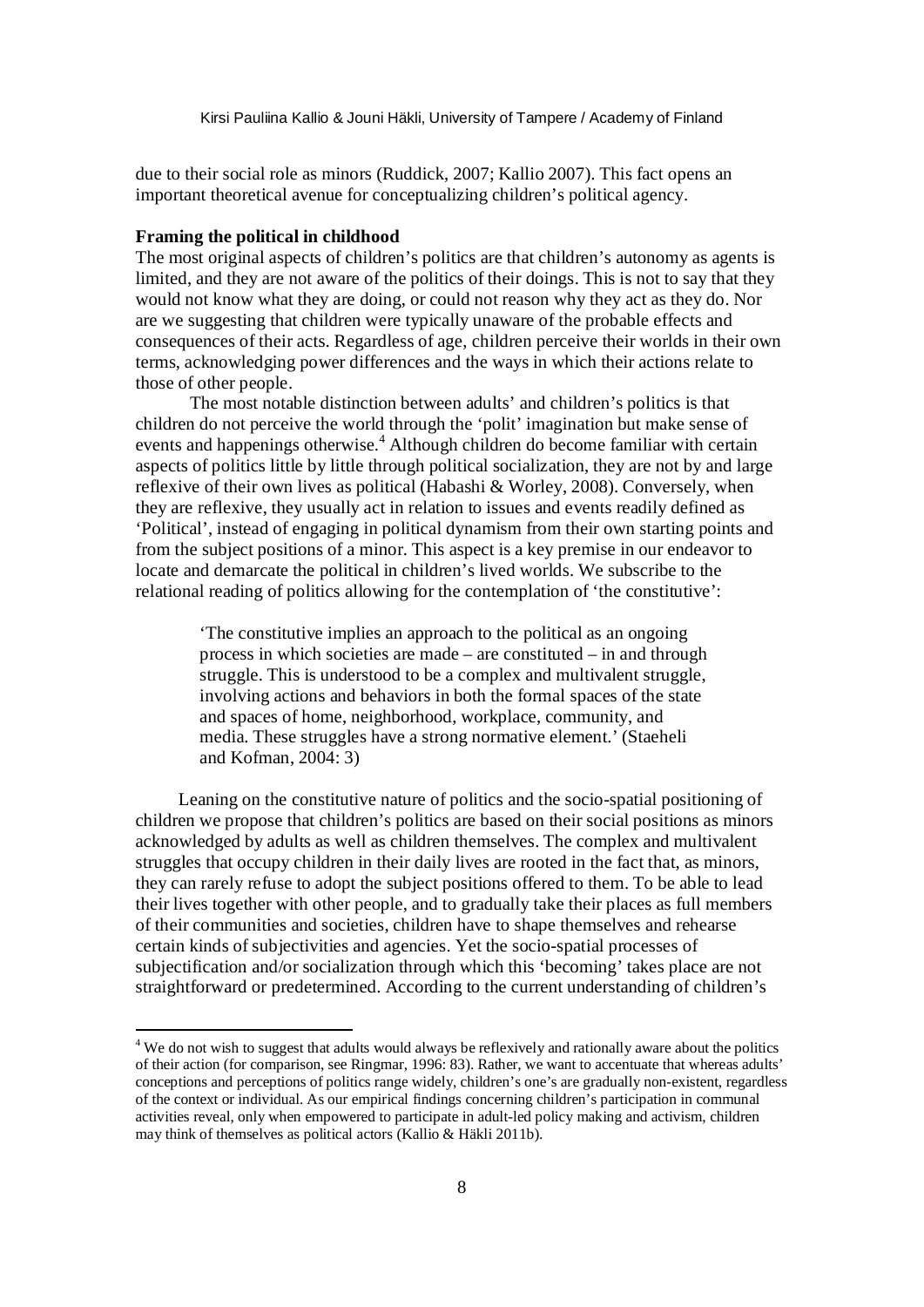agency, even the youngest individuals are not passive players who merely behave and follow certain paths of development, but social actors in their own right, taking actively part in matters that affect and interest them (Alderson, 2008). From this vantage point children's political agency comes down to young individuals' potential to adopt and negotiate the subject positions that are offered to them by their societies and communities.

The processes of subjectification/socialization that are central to children's lives are multi-directional and, rather than proceeding consistently, mobilize practices and counterpractices in myriad forms. In their critique of the individual–society dualism Henriques et al. (1984: 14) pointed out nearly thirty years ago that it makes no sense to disunite children as subjects from their social settings since they co-constitute each other. Therefore there are always notable variations in how such unavoidable subject positions as, for instance, family member (son/daughter/grand child/sibling) or schoolchild (pupil/student) are presented to children, how the proposed subjectivities are perceived, which tactics are used to enact them, and how children's responses are acted upon by their authorities and communities (cf. Thomas, 2009: 18).

 To simplify, the children's political selves that form through subjectification/socialization are not fixed or hollow but fluid in a similar way as the social worlds that only exist through the subjects who enact them (Gambetti, 2007). The social worlds mobilized in institutional settings and other established environments are continuous in the sense that they are conceivable to their users but, at the same time, prone to transform in the practices of everyday life (de Certeau, 1984). Similarly, children's subjectivities are dynamic but constant enough to give them grounds for acting as persons, as *some-ones* who may develop interests in *some-things* (Ringmar, 1996: 83). To us, these processes through which the reenactment of the socio-spatially positioned childhood(s) takes place, present political struggle *par excellence*.

### **Politicizing children's lived worlds**

To illustrate how the tools developed in the previous sections may operate in practice we next elaborate analytically some recently published geographical works that we have found particularly inspiring in terms of children's political agency. The following should not be understood as a critical commentary on the authors' original arguments, but rather as an attempt to tease out the political from children's lived worlds as described in two insightful studies. Needless to say, all credit from the work belongs fully to the original authors.

Mary Thomas' (2009) recent article *The identity politics of school life: territoriality and the racial subjectivity of teen girls in LA* offers a prime example of a study that explores children's political communities and agencies but does not identify children's lived worlds explicitly as political. The abstract portrays the paper aptly as follows:

'This paper explores the processes through which teen girls attending a multi-racial high school in Los Angeles, California, USA, contend with racial territories and segregation on campus. They express discomfort and pain when their racialized bodies enter into the 'wrong' segregated territory and are met with stares, racial epithets, or silence. I argue that the girls' pain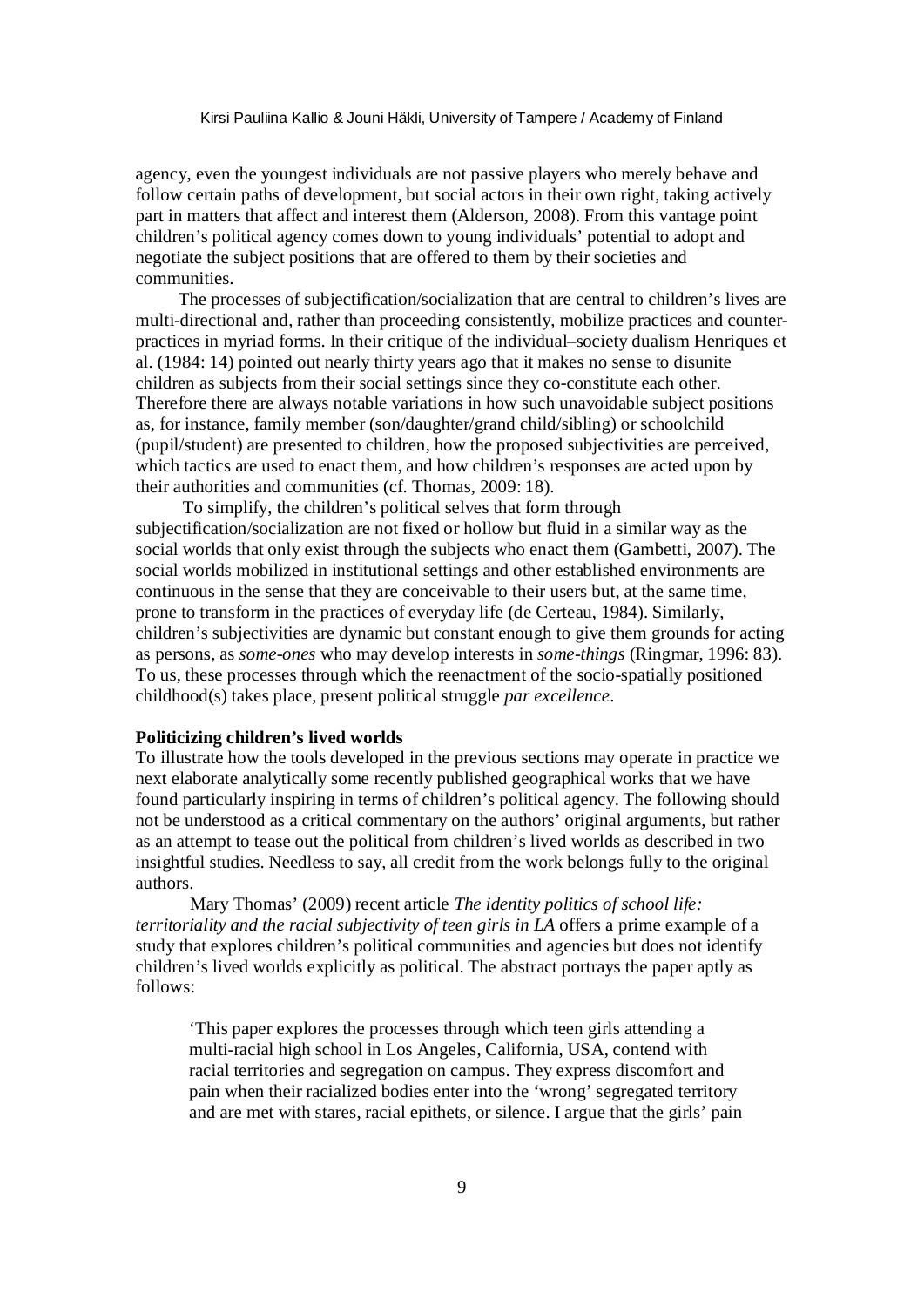indicates the power of social categories to mark their bodies, but that the girls' subjectivities exceed their bodies of difference. Rather, their narratives point to the ways their racial identifications are fundamentally social and intersubjective, or made in relations to other bodies/subjects, and spatial, articulated through struggles over territory and space at school.'

As the title indicates, in her paper Thomas unfolds the mundane politics that constitute the lived worlds of certain school girls from a racial perspective. Yet the 'polit' vocabulary appears scarcely in the article: It is used only in the headings and in the list of references. The girls' 'struggles over territory and space at school' are not identified as political agency, and 'the power of social categories' is not conceived as dynamics directing the political geographies of the girls' lives. To shun from discussing politics as it happens in the world, to paraphrase Arendt (1958), is typical in studies concerning the power relations present in childhood institutions (e.g. Ploszajska, 1994; Griffiths, 1995; Hey, 1997; Hyams, 2000; Morris-Roberts, 2004; Gallacher, 2005; Van Ingen & Halas, 2006; Gallagher, 2008).

Approaching the girls' lived worlds from the point of view presented in this paper allows for a slightly different kind of an analysis. First, we could explore what subject positions the school offers to the 'differently racialized' girls, both as an institution and a peer cultural arena. In relation to this the study might also consider how the girls conceive the positions offered to them, and which tactics they use to respond to the proposed identities. Furthermore, the analysis could be deepened by exploring how the school as an institution and the girls' peer cultural communities eventually come to accommodate these responses. This would enable the analysis to capture the dynamics of the schools' political geographies that are likely to expand further into the girls' lived worlds. Hence, for instance the homes and the free time environments only briefly discussed by Thomas might offer fruitful starting points for topological reflections concerning the girls' political lives (cf. Ansell, 2009: 201). These types of explorations are in position to provide fertile grounds for studying the processes of subjectification/socialization, i.e. the formation of the girls' mundane politics both as beings and becomings.

In a similar vein, young children's politics can be traced from their daily encounters. Lesley Gallacher's (2005) article *'The terrible twos': gaining control in the nursery?* presents an example of such potential. Like Thomas, Gallacher refrains from taking up politics explicitly when discussing children's agencies and power relations at nursery:

'"The terrible twos" are often described as a time of "gaining control", usually thought of as adults asserting control over children, who learn to control themselves. However, toddlerhood is as much about children learning to take control for themselves. This paper is an attempt to detail something of the social geography in the toddler room of a Scottish nursery, considering both styles of adult control and the ways in which toddlers attempt to appropriate and reconfigure space and time for themselves. That is, the ways in which space and time are negotiated in the course of day-to-day nursery life."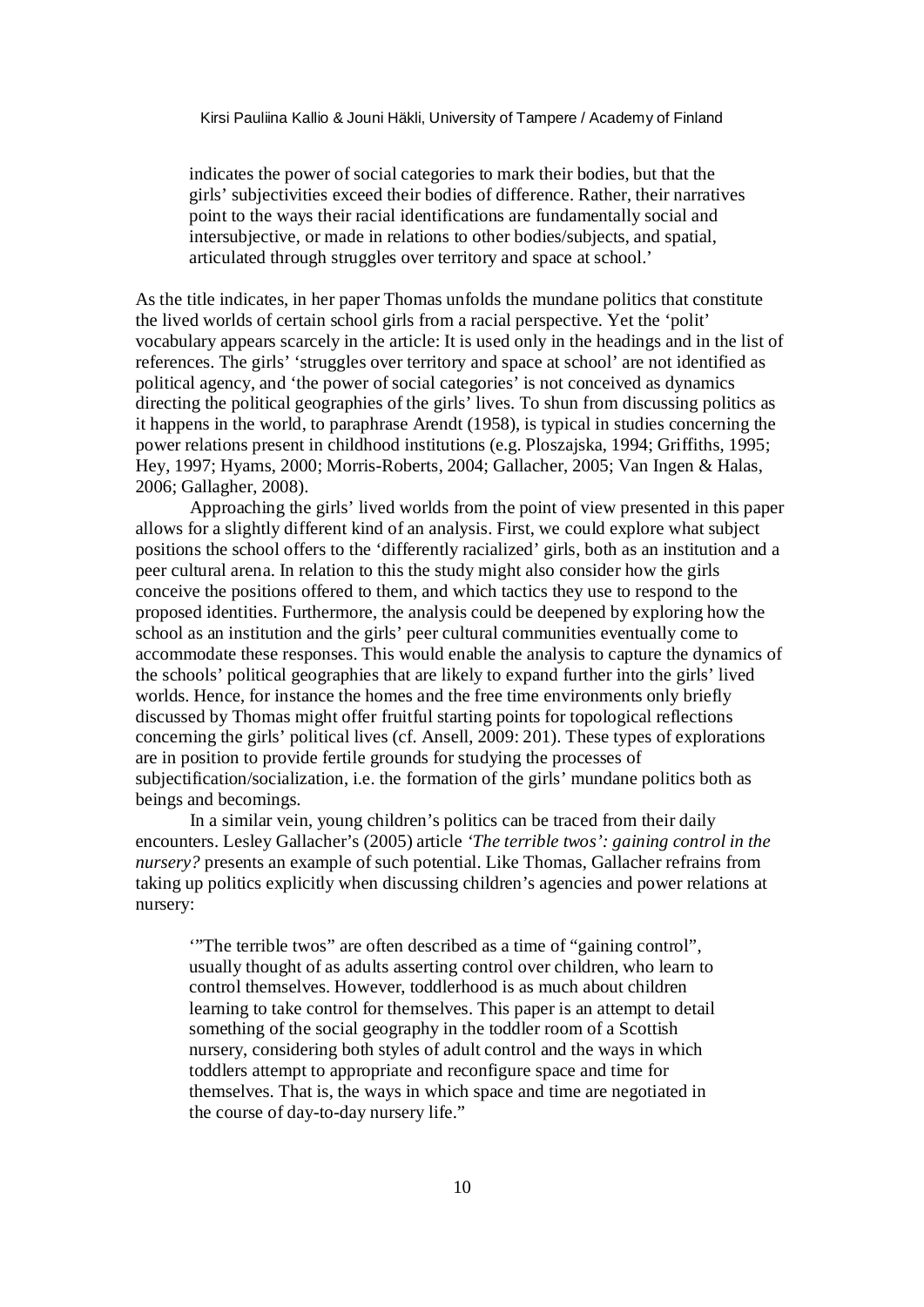We may begin to identify the political aspects of these nursery children's lives by substituting the age-related terms momentarily with ones that have already gained political momentum. In the above case, replacing 'adults' with 'men', 'children' with 'women', and 'nursery' with 'home', brings us to a well-established research frame within feminist scholarship that finds the private and the personal self-evidently political. Indeed, a title such as *The hysteric wives: gaining control in the Victorian home* would hardly surprise anyone, whereas a paper on toddler's political agency and the political geographies in a Scottish nursery is still likely to be read in much more controversial terms.

In her analysis Gallacher brings implicitly up the subject positions offered to the toddlers at the nursery, children's ways of adopting these positions and adapting to them, and the authorities' tactics of confronting these responses (e.g. the section *'styles of control'*, pp.253–255). Throughout the article she stresses that the nursery staff did all they could to make the children act 'nicely' and 'properly', to follow the routines and to maintain order. She also makes it clear that this 'policing', in Rancière's terms, was done context-specifically, holding to specific styles and means. Whereas one child was compelled to docility in a given situation, the other one was caressed to conformity. Children's ways of interpreting this ordering and mobilizing it distinctly are also described in detail and analyzed as follows (p.256):

'[…] they are discovering that they can, to some extent, manipulate others and negotiate the use of space to their own ends. The toddler room staff were aware of some level of manipulation by the children, particularly in those children typified as "manipulative" (King, 1978). However, this does not mean that other children were not manipulative; more subtle attempts at manipulation may have gone unnoticed. There was a very definite "underlife" in the toddler room composed of various "secondary adjustments", or ways of breaking and getting around the rules (Goffman, 1968). These include the use of available equipment and spaces in unauthorised ways ("make-do's") and more elaborate styles of "working the system". Perhaps ironically, the routine nature of toddler room life enabled the underlife to emerge and to flourish, as detailed knowledge of a system is required to perform effective secondary adjustments.'

This 'underlife', in our view, equals with the political geographies of these children's daily lives. As both Gallacher and Thomas aptly show, these types of dynamics are not detached from institutional orders or cultural norms, but rather overlap with and build upon them. As Thomas (p.14) puts it, 'Even explicitly resisting race's defining powers over the self marks the subject's intimate connection to normative difference.' Children's political worlds are thus embedded in and intertwined with adults' political worlds. Furthermore, Gallacher's 'make-do's', styles of working the system, and ways of breaking and getting around the rules, as well as Thomas' agential acts of ignoring, staying with your own, not really looking at race – to mention just a few tactics introduced by the authors – can be fruitfully re-conceptualized as modes of children's political agencies (cf. Kallio, 2007; 2008).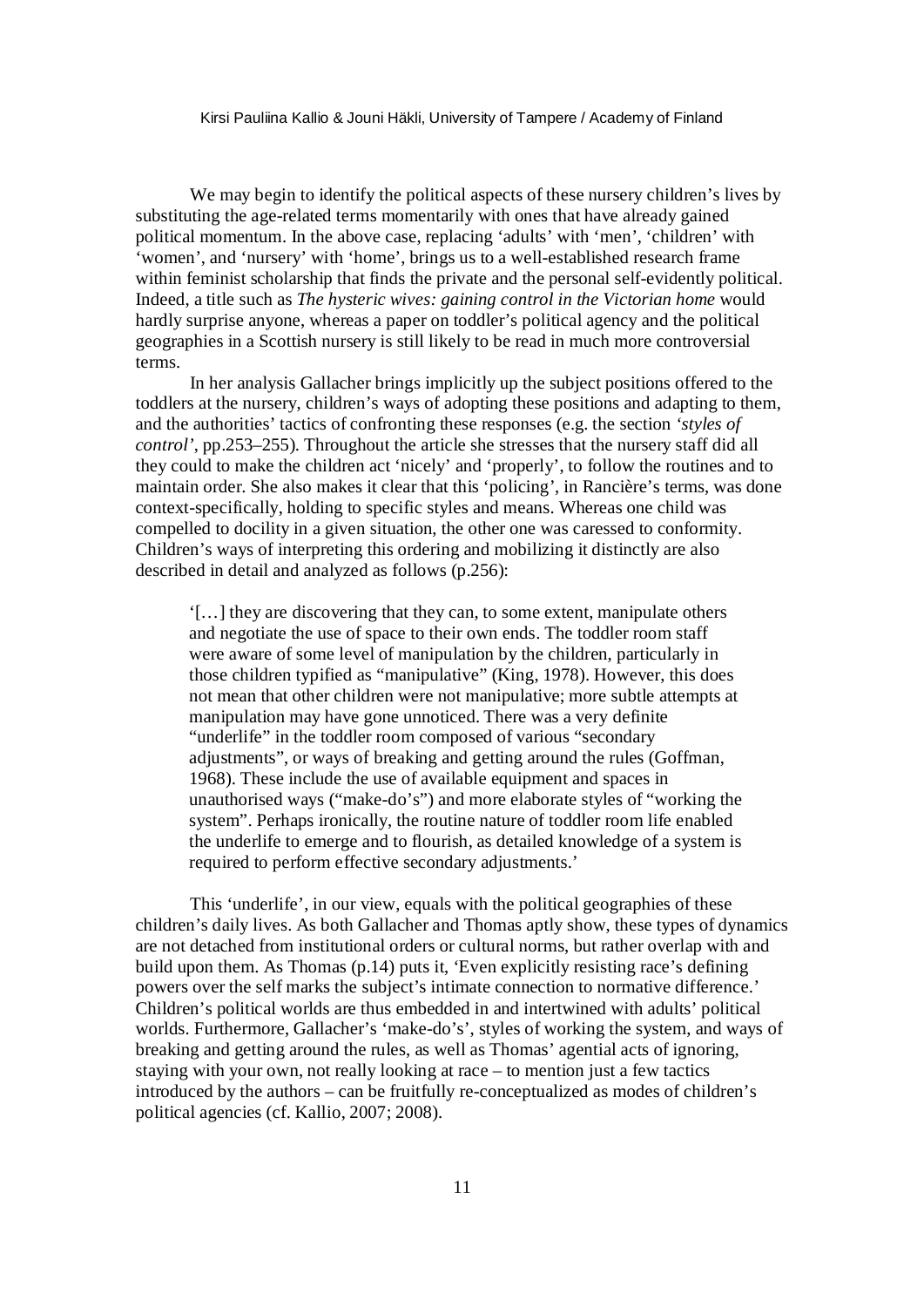These two examples are by no means rare or exceptional pieces of scholarship within childhood studies. Nevertheless, they illustrate well how children's politics are only implicitly discussed in the present scholarly works even though the phenomena they portray are familiar enough to those acquainted with children's lived worlds. Moreover, these works demonstrate how children's geographies can be further 'politicized' through making their politics more explicit. The methodological tools that we have briefly introduced in this article provide some entry points to the study of these politics as grounded, constituted and experienced in childhood(s).

#### **Conclusions**

'Politics' is a contested concept. Conventionally politics is paralleled with public issues managed collectively through formal institutions by politicians as representatives of the people. In modern societies politics has thus been greatly associated with the matters of the state. Yet in the now common relational readings politics is understood to extend well beyond public issues and actors to all private and personal matters that can be found politically consequential (e.g. Rancière, 2001; Gomart & Hajer 2002; Staeheli & Kofman, 2004: 6; Isin, 2005; Brown *et al.*, 2009: 5; Leitner & Sheppard, 2009).

Reflecting the broad understanding of the political, also children's political roles and positions are acknowledged occasionally in the current research. Yet, on the whole it is the government, the order, the violence, and the top-down processes of socialization practiced and defined by supranational forces, states, communities, institutions, and individual adults that come up when children and politics are discussed within the same frame. Children's political agencies are currently recognized mainly through their involvement in processes and practices led and defined by adults – be these related to policy making, administration, warfare, activism, work, or else.

This article proposes that if we refrain from thinking that we know *a priori* what politics looks like, it is possible to see through the established forms and modes of politics that conceal the fact that the political is not an ontological given even in childhood. In our endeavor to 'politicize' children's lived worlds, we lean on an understanding of the political that seeks to explore *how* things are political. Following Dean (2000: 5-11), we think that politics isn't everything but everything can be (made) political. What counts as political is really an empirical matter: Politics can be found in every issue, matter and event that has been politicized by someone at some point.

Our definition of children's political lives builds on the fact that, regardless of the community and society, young individuals are offered one or another kind of minor positions both individually and collectively by their families, peers, close communities, and institutions. These positions are met by children in a myriad of ways, performed in banal practices, and counter-reflected on by the authorities who participate in the processes of children's subjectification/socialization alongside with the media, peer cultural communities, and the young individuals themselves. To fully explicate children's political roles requires much further scholarship but we are convinced that the recognition of these processes and practices as politics opens new avenues for both socio-culturally oriented childhood studies and critical political research.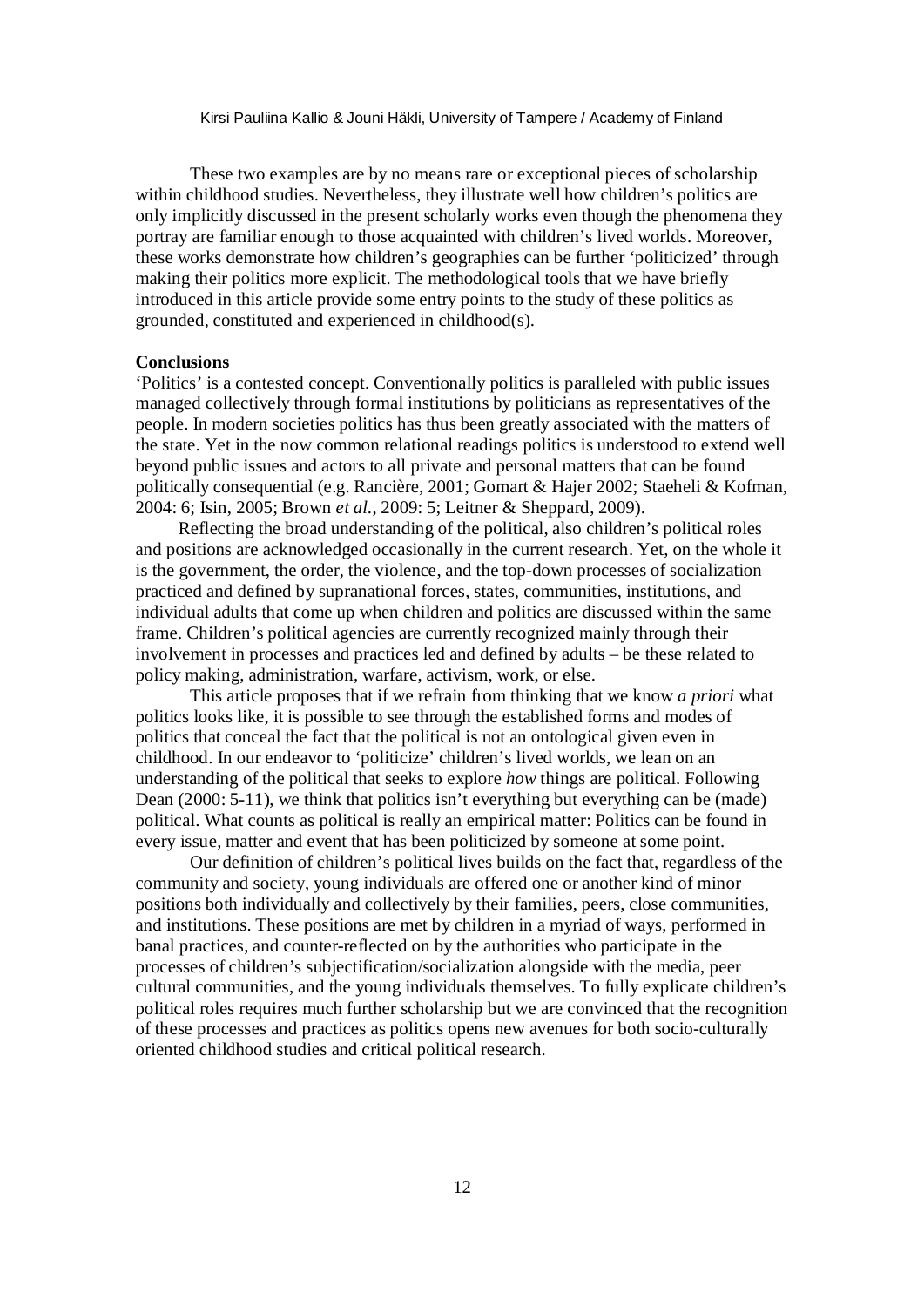**Acknowledgements:** We wish to thank the Academy of Finland (grants SA126700, SA133521, SA134949) for the financial support of this work, and the University of Tampere Department of Regional Studies for inspiring research environment.

#### **References**

Abebe, T. (2007) Changing livelihoods, changing childhoods: patterns of children's work in rural Southern Ethiopia, **Children's Geographies**, 5(1-2), pp. 77–93.

Alanen, L. (2010) Taking children's rights seriously, **Childhood**, 17(1), pp. 5-8.

Alderson, P. (2008). **Young Children's Rights: Exploring Beliefs, Principles and Practice.** Second edition. London: Jessica Kingsley.

Ansell, N. (2009) Childhood and the politics of scale: descaling children's geographies?, **Progress in Human Geography**, 33(2), pp.190–209.

Arendt, H. (1977/1954) **Between Past and Future: Eight Exercises in Political Thought.** Auckland: Penguin Books.

Arendt, H. (1958) **The Human Condition.** Chicago: University of Chicago Press.

Arendt, H. (1959) **Reflections on Little Rock.** Dissent 6(1), pp. 45–56.

Arneil, B. (2002) Becoming versus being: a critical analysis of the child in liberal theory, in: D. Archard & C.M. McLeod (Eds.) **The moral and Political Status of Children**, pp. 70–96. Oxford: Oxford University Press.

Autio, M. & Wilska, T.A. (2005) Young people in knowledge society: possibilities to fulfill ecological goals, **Progress in Industrial Ecology: An International Journal**, 2(3/4), pp. 403–426.

Benwell, M.C. (2009) Challenging minority world privilege: children's outdoor mobilities in postapartheid South Africa, **Mobilities**, 4(1), pp. 77–101.

Bourdieu, P. & Passeron, J. C. (1990) **Reproduction in Education: Society and Culture.** Sage: London.

Bragg, S. (2007) 'Student voice' and governmentality: the production of enterprising subjects?, **Discourse: studies in the cultural politics of education**, 28(3), pp. 343–358.

Brocklehurst, H. (2006). **Who's Afraid of Children? Children, Conflict and International Relations.** Aldershot: Ashgate.

Brown, K., Browne, G. & Lim, J. (2009). Introduction, or why have a book on geographies of sexualities, in: K. Browne, J. Lim & G. Brown (Eds.) **geographies of sexualities: theory, practices and politics,** pp.1–18. Aldershot: Ashgate.

Brown, W. (2002) At the edge, **Political Theory**, 30(4), pp. 556–576.

Browne, K., Lim, J. & Brown, G. (Eds.) (2009) **geographies of sexualities: theory, practices and politics**. Aldershot: Ashgate.

Buckingham, D. (2000) **The Making of Citizens: Young People, News and Politics.** London: Routledge.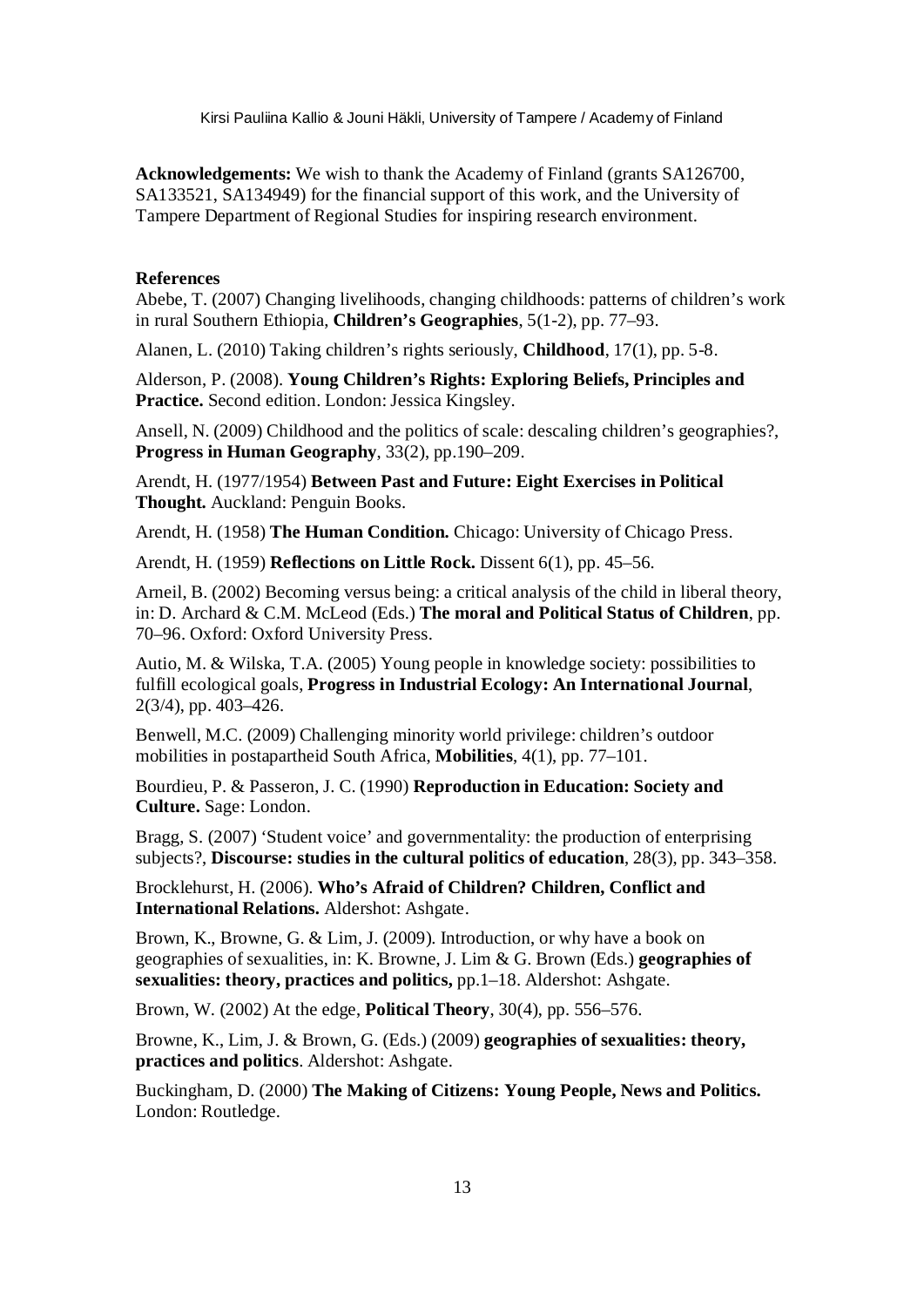Cahill, C. (2007). The personal is political: Developing new subjectivities through participatory action research, **Gender, Place, and Culture**, 14(3), pp. 267–292.

Campbell, D. (2007) Geopolitics and visuality: sighting the Darfur conflict, **Political Geography**, 26(4), pp. 357–382.

de Certeau, M. (1984) **The Practice of Everyday Life.** Berkeley: University of California Press.

Dean, J. (2000) Introduction: the interface of political theory and cultural studies, in: J. Dean (Ed.) **Cultural Studies and Political Theory**, pp. 1–19. Ithaca: Cornell University Press.

European Union (2001). **European Union White Paper on Youth**. http://eurlex.europa.eu/smartapi/cgi/sga\_doc?smartapi!celexplus!prod!DocNumber&lg=en&type\_  $doc=COMfinal&an\ doc=2001ν\ doc=681$  Visited 2.9.2009.

Finnish Youth Act (2006) **Finnish Youth Act.** http://www.finlex.fi/en/laki/ Visited 14.12.2009.

Forsberg, H. & Strandell, H. (2007) After-school hours and the meaning of home: redefining Finnish childhood space, **Children's Geographies**, 5(1–2), pp. 393–408.

Foucault, M. (1979) **Discipline and Punish: The Birth of the Prison.** New York: Vintage Books.

Gagen, E. (2004) Making America flesh: physicality and nationhood in early twentiethcentury physical education reform, **Cultural Geographies**, 11(4), pp. 417–442.

Gallacher, L. (2005) 'The terrible twos': gaining control in the nursery?, **Children's Geographies**, 3(2), pp. 243–264.

Gallacher, L. & Gallagher, M. (2008) Methodological immaturity in childhood research? Thinking through participatory methods, **Childhood**, 15(4), pp. 499–516.

Gallagher, L. (2008) 'Power is not an evil': rethinking power in participatory methods, **Children's Geographies**, 6, 137–150.

Gambetti, Z. (2007) The agent is the void! From the subjected subject to the subject of action, **Rethinking Marxism**, 17(3), pp. 425–437.

Gilmartin, M. & Kofman, E. (2004) Critically feminist geopolitics, in: L. Staeheli, E. Kofman & L. Peake (Eds.) **Mapping Gender, Making Politics: Feminist Perspectives on Political Geography**, pp. 113–125. New York: Routledge.

Gomart, E. & Hajer, M. (2002) Is that politics? For an inquiry into forms in contemporary politics, in: Joerges, B. and Nowotny, H. (Eds.) **Looking Back Ahead: The 2002 Yearbook of the Sociology of the Sciences**, pp. 33–62. Dordrecht: Kluwer Publishers.

Griffiths, V. (1995) **Adolescent girls and their friends: a feminist ethnography.** Aldershot: Avebury.

Habashi, J. (2008). Palestinian children crafting national identity, **Childhood**, 15(1), pp. 12–29.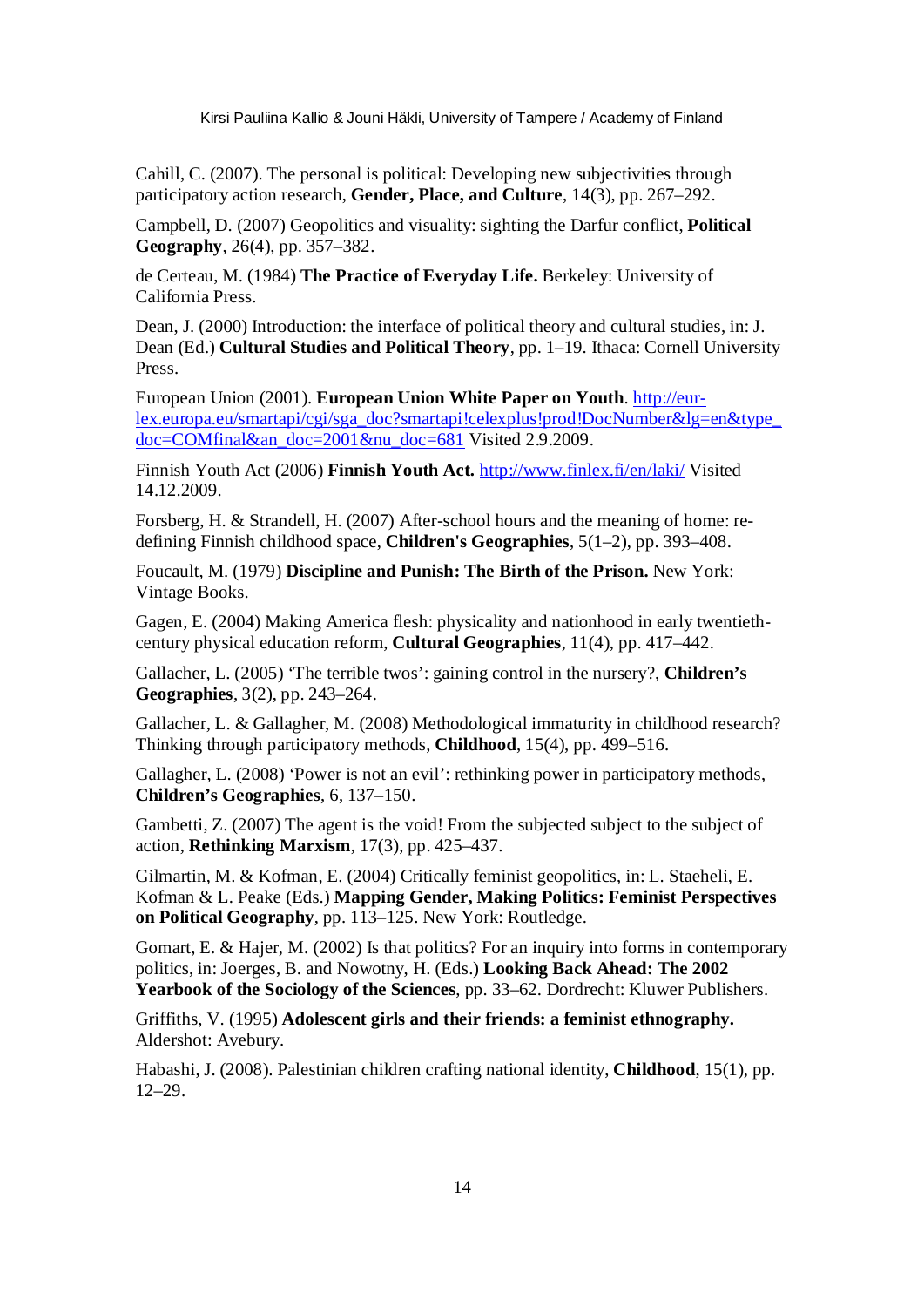Habashi, J. & Worley, J. (2008) Child geopolitical agency: a mixed methods case study, **Journal of Mixed Methods Research**, 3(1), 42–63.

Henriques, J., Hollway, W., Urwin, C., Couze, V. & Walkerdine, V. (1984) **Changing the Subject: Psychology, social regulation and subjectivity.** London: Methuen.

Hey, V. (1997) **The company she keeps: an ethnography of girls' friendship.** Buckingham: Open University Press.

Hyams, M. (2000) 'Pay attention in class… [and] don't get pregnant': a discourse of academic success among adolescent Latinas, **Environment and Plannin A**, 32(4), 635– 654.

Hyndman, J. (2010) The question of 'the political' in critical geopolitics: querying the 'child soldier' in the 'war on terror', **Political Geography** [forthcoming].

Hörschelmann, K. (2008). Populating the landscapes of critical geopolitics - young people's responses to the war in Iraq, **Political Geography,** 27(5) 587–609.

Hörschelmann, K & Schäfer, N (2007) 'Berlin is not a foreign country, stupid!' -Growing up 'global' in Eastern Germany, **Environment and Planning A**, 39(8), pp. 1855–1872.

Isin, E. (2005) Engaging, being, political, **Political Geography**, 24(3), pp. 373–387.

James, A. & Prout, A. (Eds.) (1990) **Constructing and Reconstructing Childhood. Contemporary Issues in the Sociological Study of Childhood.** London: Falmer Press.

Jones, P. (2004) 'A test of governance': rights-based struggles and the politics of HIV/AIDS policy in South Africa, **Political Geography**, 24(4), pp. 419–447.

Kallio, K.P. (2007) Performative bodies, tactical agents, political selves: rethinking the political geographies of childhood, **Space and Polity**, 11(2), pp. 121–136.

Kallio, K.P. (2008) The body as a battlefield: approaching children's politics, **Geografiska Annaler B: Human Geography**, 90(3), pp. 285–297.

Kallio, K.P. (2009). Between social and political: children as political selves, **Childhoods**  Today, 3(2), December 10<sup>th</sup>. http://www.childhoodstoday.org/article.php?id=43

Kallio, K.P. & Häkli, J. (2010). Political geography in childhood, **Political Geography**, 29(7), pp. 357–358.

Kallio, K.P. & Häkli, J. (2011a). Young people's voiceless politics in the struggle over urban space, **GeoJournal** [in press].

Kallio, K.P. & Häkli, J. (2011b). Tracing children's politics, **Political Geography** [forthcoming].

Katz, C. (2004). **Growing Up Global: Economic Restructuring and Children's Everyday Lives.** Minneapolis: University of Minnesota Press.

Kesby, M., Gwanzura-Ottemoller, F. & Chizororo, M. (2006) Theorizing *other*, 'other childhoods': issues emerging from work on HIV in urban and rural Zimbabwe, **Children's Geographies**, 4(2), pp. 185–202.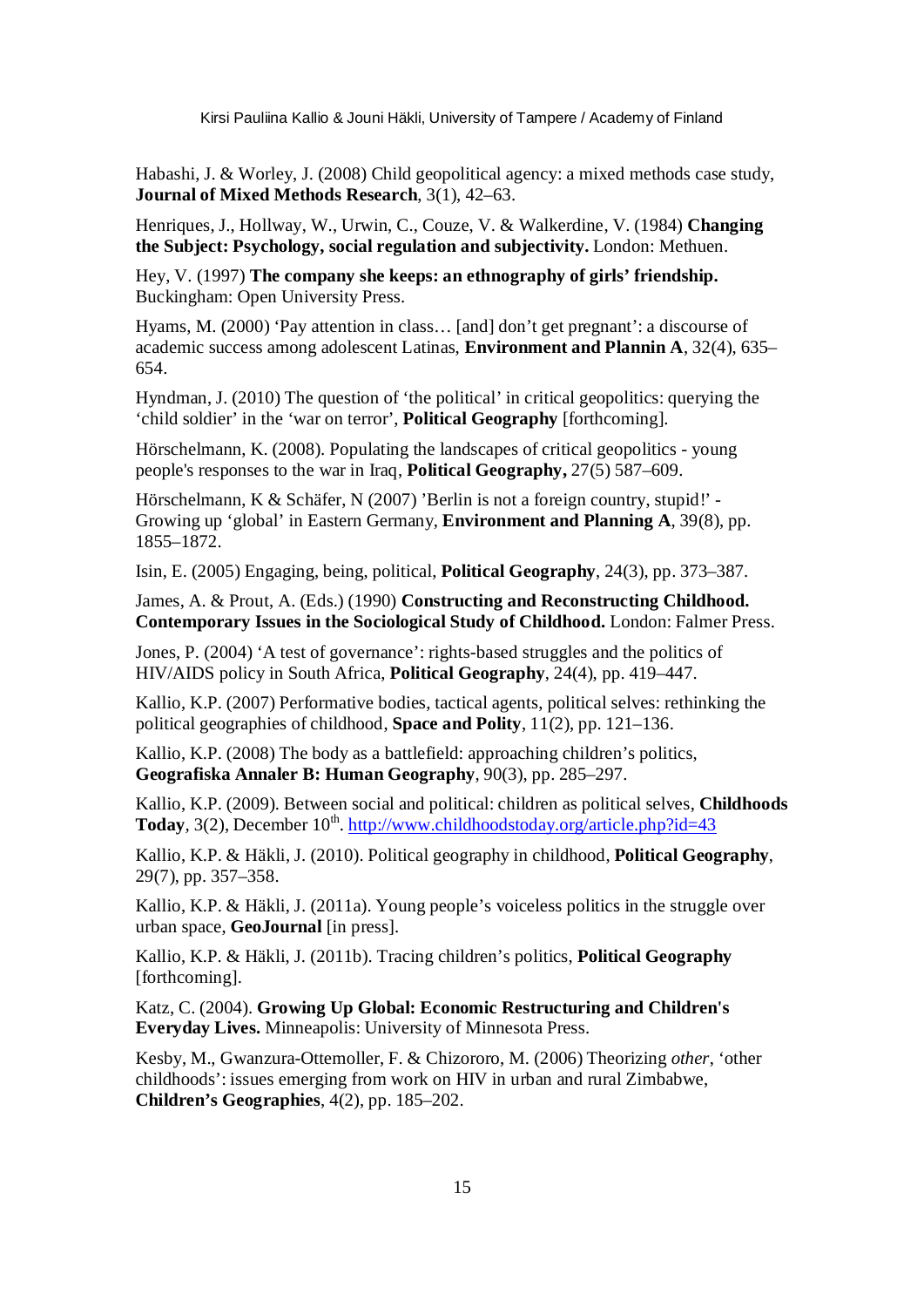Lee, N. (1999) The challenge of childhood: distributions of childhood's ambiguity in adult institutions, **Childhood**, 6(4), pp. 455–474.

Lefebvre, H. (1991) **The production of space.** Oxford: Blackwell.

Leitner, H. & Sheppard, E. (2009) The spatiality of contentious politics: more than a politics of scale, in: R. Keil and R. Mahon (Eds.) **Leviathan Undone? Towards a Political Economy of Scale**, pp. 231–245. Vancouver: UBC Press.

Liddick, D. (2006). **Eco-terrorism: Radical environmental and animal liberation movements.** Westport: Praeger.

Matthews, H. (2001) Participatory structures and the youth of today: engaging those who are hardest to reach, **Ethics, Place & Environment**, 4(2), pp. 153–159.

Matthews, H. & Limb, M. (1998) The right to say: the development of youth councils/ forums within the UK, **Area**, 30(1), 66–78.

Matthews, H. & Limb, M. (1999) Defining an agenda for the geography of children: review and prospect, **Progress in Human Geography**, 23(1), pp. 61–90.

McIntyre, A. (2005) **Invisible Stakeholders: Children and War in Africa.** Pretoria: Institute for Security Studies.

Mitchell, K. (2006) Neoliberal governmentality in the European Union: education, training, and technologies of citizenship, **Environment and Planning D: Society and Space**, 24(2), pp. 389–407.

Morris-Roberts, K. (2004) Girls' friendships, 'distinctive individuality' and socio-spatial practices of (dis)identification, **Children's Geographies**, 2(2), pp. 237–255.

Mouffe, C. (2000) **The Democratic Paradox.** London: Verso.

Nakata, S. (2008) Elizabeth Eckford's appearance at Little Rock: the possibility of children's political agency, **Politics**, 28(1), pp. 19–25.

Pain, R. & Smith, S. (Eds.) (2008) **Fear: Critical Geopolitics of Everyday Life.** Aldershot: Ashgate.

Pallotta, N. (2008) Origin of adult animal rights lifestyle in childhood responsiveness to animal suffering, **Society and Animals**, 16(2), 149–170.

Percy-Smith, B. & Thomas, N. (Eds) (2010) **A Handbook of Children and Young People's Participation.** London: Routledge.

Ploszajska, T. (1994) Moral landscapes and manipulated spaces: gender, class and space in Victorian reformatory schools, **Journal of Historical Geography**, 20(4), pp. 413–429.

Popkewitz, T. (2008) **Cosmopolitanism and the age of school reform: science, education and making society by making the child.** New York: Routledge.

Punch, H. (2001) Negotiating autonomy: childhoods in rural Bolivia, in: L. Alanen & B. Mayall (Eds.) **Conceptualizing child-adult relations**, pp. 23–36. London: Routledge/Falmer.

Rancière, J. (1999) **Disagreement: Politics and Philosophy.** Minneapolis: University of Minnesota Press.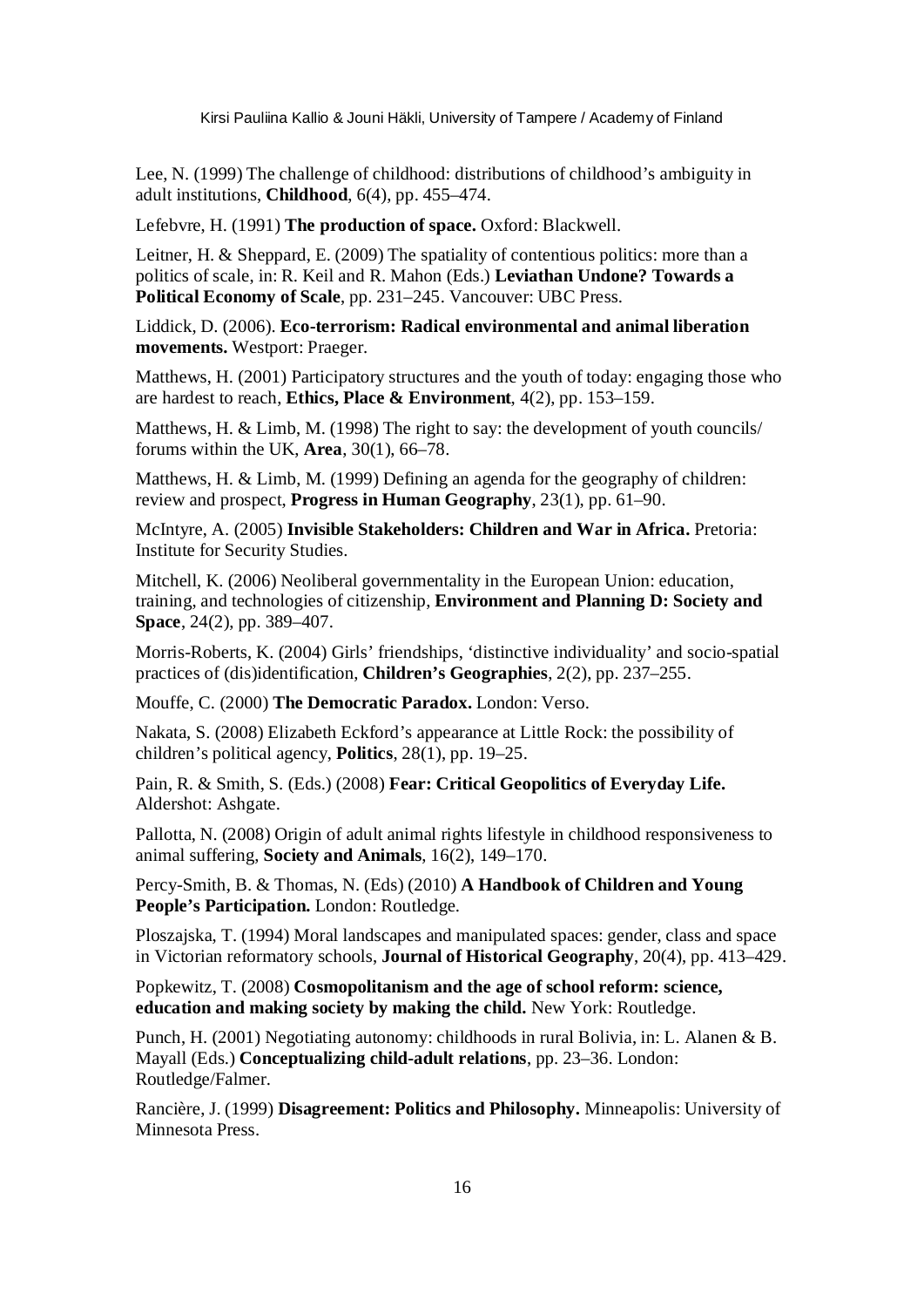Rancière, J. (2001) Ten Thesis on politics. Translated by Bowlby, R. & Panagia, D, **Theory & Event**, 5(3), pp. 17–34.

Secor, A. (2004) 'There is an Istanbul that belongs to me': citizenship, space, and identity in the city, **Annals of the Association of American Geographers**, 94(2), pp. 352–368.

Sheper-Hughes, N. & Sargent, C. (Eds.) (1998) **Small Wars: The Cultural Politics of Childhood.** Los Angeles: The University of California Press.

Schmitt, C. (1976) **The Concept of the Political.** New Brunswick: Rutgers University Press.

Skelton, T. & Valentine, G. (2003). Political participation, political action and political identities: young D/deaf people's perspectives, **Space and Polity**, 7(3), pp. 117–134.

Skelton, T. (2007) Children, young people, UNICEF and participation, **Children's Geographies**, 5(1-2), pp. 165–181.

Skelton, T. (2010) Taking young people as political actors seriously: opening the borders of political geography, **Area** [Early View].

Staeheli, L. & Kofman, E. (2004) Mapping gender, making politics: toward feminist political geographies, in: L. Staeheli, E. Kofman & L. Peake (Eds.) **Mapping Gender, Making Politics: Feminist Perspectives on Political Geography**, pp. 1–13. New York: Routledge.

Staeheli, L., Kofman, E. & Peake, L. (Eds.) (2004) **Mapping Gender, Making Politics: Feminist Perspectives on Political Geography.** New York: Routledge.

Stephens, S. (Ed.) (1995) **Children and the Politics of Culture.** Princeton: Princeton University Press.

Strandell, H. (2010) From structure–action to politics of childhood: sociological childhood research in Finland, **Current Sociology,** 58(2), pp. 165–185.

Such, E. & Walker, R. (2005). Young citizens or policy objects? Children in the 'rights and responsibilities' debate, **Journal of Social Policy**, 34(1), pp. 39–57.

Thomas, M. (2009) The identity politics of school life: territoriality and the racial subjectivity of teen girls in LA, **Children's Geographies**, 7(1), pp. 7–19.

Ó Tuathail, G. (2009). Placing blame: making sense of Beslan, **Political Geography**, 28(1), pp. 4–15.

UK Green Youth Paper (2005) Presented to Parliament by the Secretary of State for Education and Skills by Command of Her Majesty July 2005. http://publications.dcsf.gov.uk/eOrderingDownload/Cm6629.pdf Visited 8.4.2010.

Van Ingen, C. and Halas, J. (2006) Claiming space: aboriginal students within school landscapes, **Children's Geographies**, 4 (3), 379–398.

Vandenbroeck, M. & Bouverne-de Bie, M. (2006) Children's agency and educational norms: a tensed negotiation, **Childhood**, 13(1), pp. 127–143.